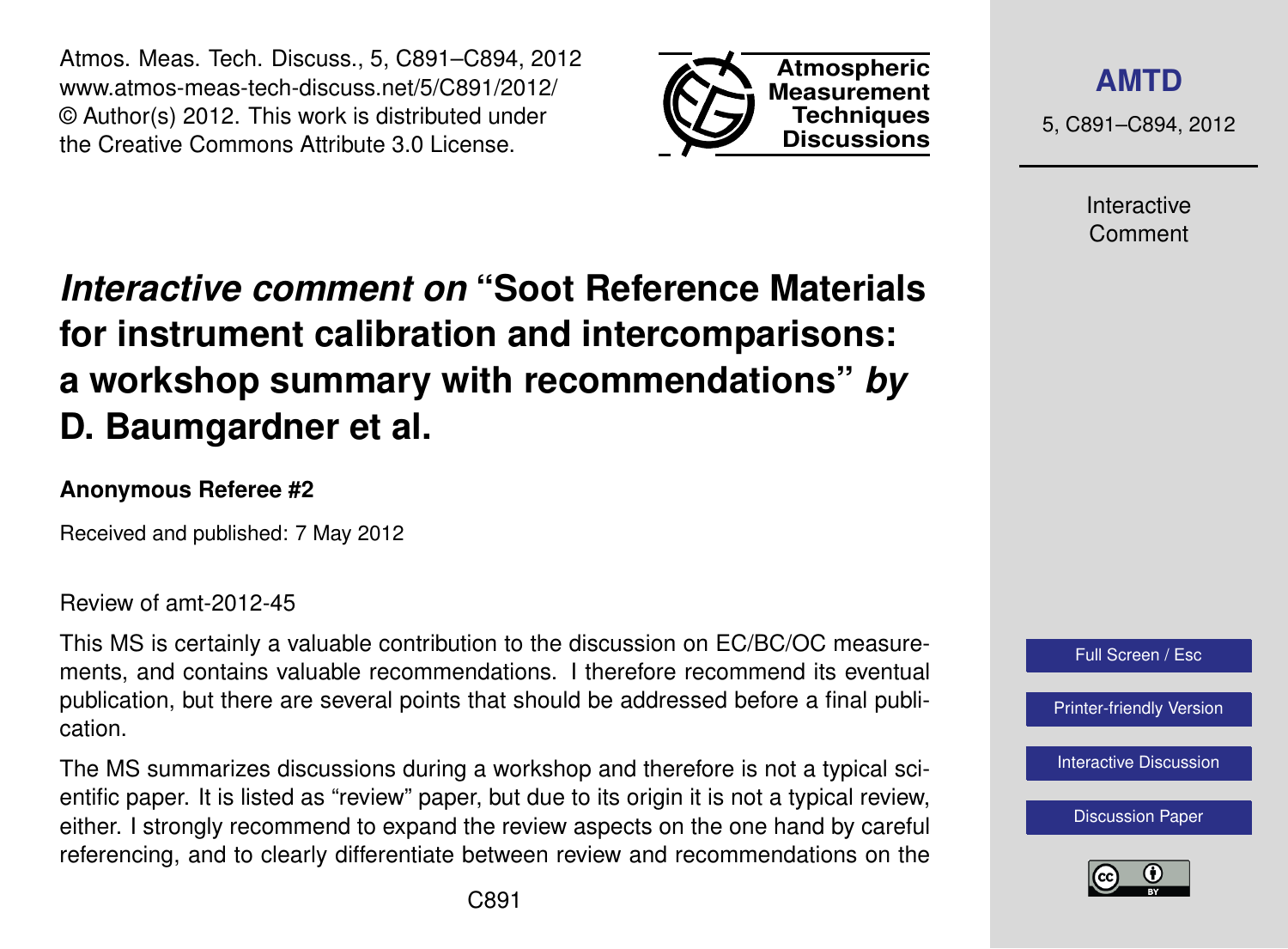other.

The recommendation in section 4.1.2 (the manufacturer of the SP2 instrument should provide well characterized fullerene soot to SP2 users; manufacturer should keep a database of results from instrument intercomparison studies) go far beyond the reach of both a review and a scientific paper.

The main weakness of some sections of the MS is the partial lack of references in the text. Some sections certainly have adequate references but others do not. Figure 1 seems to be new material, as no reference is given on p 2324. Near the end of the MS (p 2345) the text indicates that Figure 1 originates from Subramanian et al. 2006. Throughout the discussion of problems of the OC/EC split in thermal methods, valid points are summarized but without proper referencing. Many of the arguments can be found in earlier papers, e.g. the excellent discussion of the issues concerning thermal protocols one by Cavalli et al. 2010 (referenced in this MS), where proper references are given.

The use of italics is confusing. In the introduction, the text states that "sections written in italics indicate material that might not reflect 100% agreement of the participants". This is strange in itself – why include things that not all co-authors can agree to? Or do the co-authors agree, but not the workshop participants? These text sections should either be completely removed or reworded as open questions. This is even more important as the recommendations are also given in italics. Does this mean that not all co-authors agree to the recommendations?

#### Minor points

p 2324, lines 24/25: "light absorbing particles convert the absorbed photons to heat and raise the temperature of the surrounding environment" should be reworded. Photons cannot really be "converted" to heat – their energy is absorbed and increases the internal energy of the particles, which of course means an increase in particle temperature.

## **[AMTD](http://www.atmos-meas-tech-discuss.net)**

5, C891–C894, 2012

Interactive Comment



[Printer-friendly Version](http://www.atmos-meas-tech-discuss.net/5/C891/2012/amtd-5-C891-2012-print.pdf)

[Interactive Discussion](http://www.atmos-meas-tech-discuss.net/5/2315/2012/amtd-5-2315-2012-discussion.html)

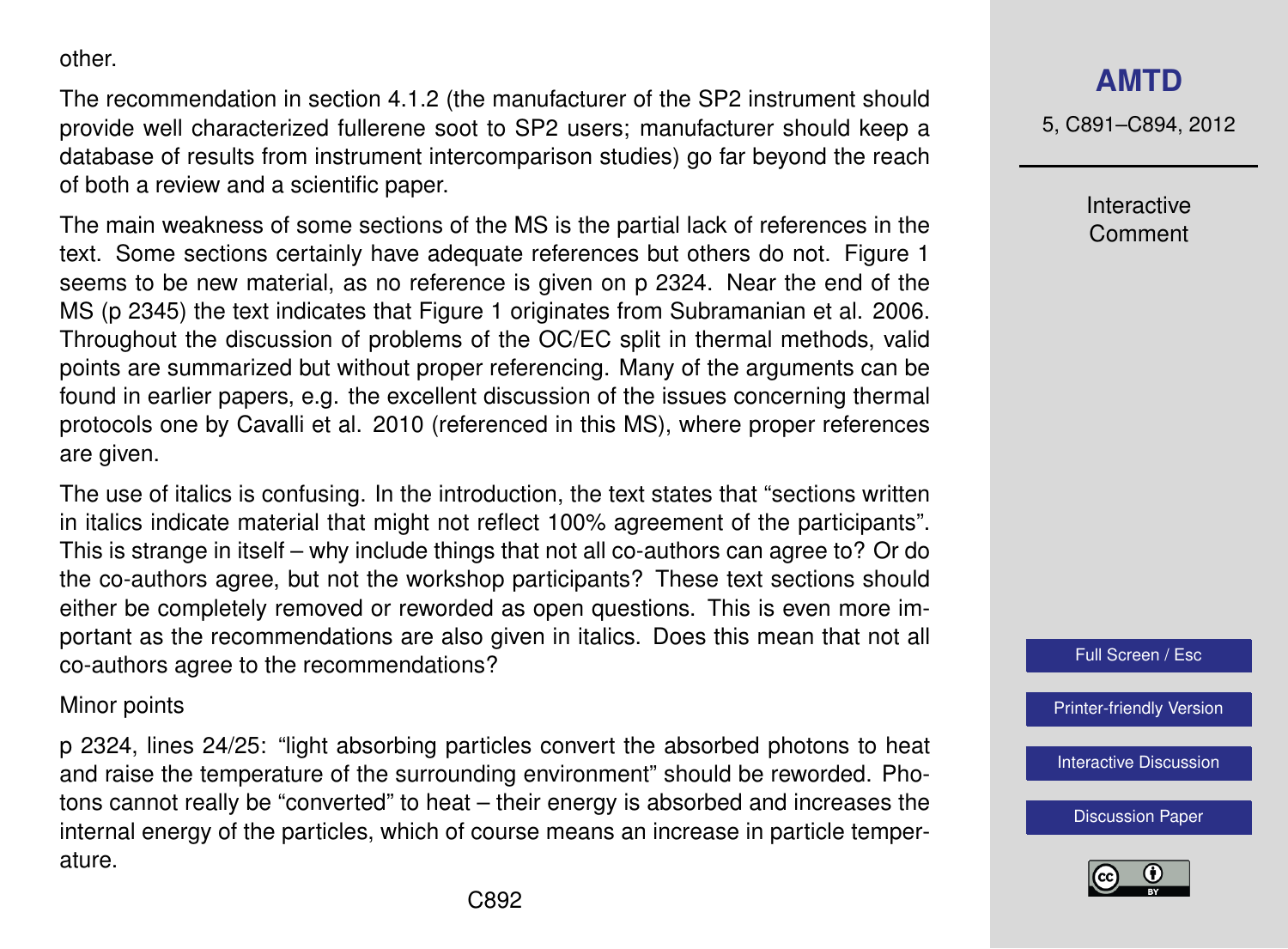p 2325, line 1: change "magnitude of this wave" to "amplitude of this wave"

p 2325, line 8: insert "at the ground" between "solar radiance" and "is at its maximum". The sentence "532 nm, the wavelength where the solar radiance is at its maximum" implies that the maximum of the solar radiance indeed is at 532 nm. Actually the maximum of the extraterrestrial solar radiation is below 500 nm. http://rredc.nrel.gov/solar/spectra/am0/

p 2325, line 12: add reference

p 2327, line 2: add reference and specific materials used

p 2327, second and fourth calibration issues: there seems to be a contradiction between these two issues?

p 2328, line 11, reference to book by Seager and Slabaugh: page numbers would be helpful in references to books

p 2329, line 6: add reference for the enthalpies of sublimation

p 2329, line 17 ff: give reference for the semi-continuous Sunset Analyzer

p 2330, line 19: the Sunset lab instruments always inject a calibration amount of CH4 at the end of each analysis cycle

p 2331, paragraph starting line 12: add references discussing the effect of removal of WSOC by washing procedures

p 2332, lines 20/21: "a single RM cannot be used for both calibration and validation of results in the same measurement procedure": please give reason

p 2335, line 14. "used to exercise a sensor in an instrument": please clarify what is meant by "exercise"

p 2337, line 5: "significant variability, compared to the photoacoustic reference materials": please quantify

**[AMTD](http://www.atmos-meas-tech-discuss.net)**

5, C891–C894, 2012

Interactive Comment

Full Screen / Esc

[Printer-friendly Version](http://www.atmos-meas-tech-discuss.net/5/C891/2012/amtd-5-C891-2012-print.pdf)

[Interactive Discussion](http://www.atmos-meas-tech-discuss.net/5/2315/2012/amtd-5-2315-2012-discussion.html)